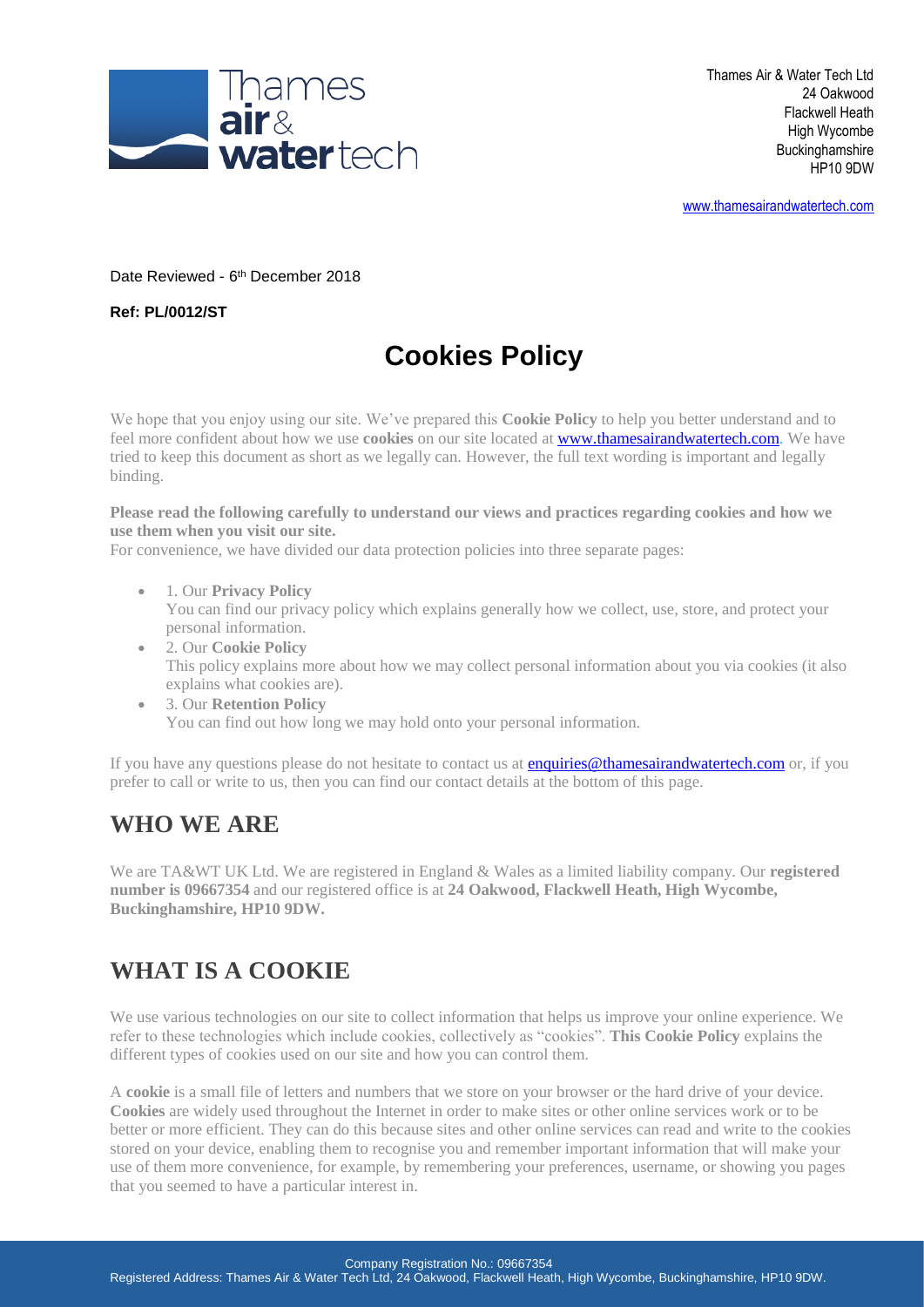If you consent to us storing **cookies** on your computer or other electronic device then you agree that we can store and access cookies as described in this policy.

### **HOW YOU CONSENT TO US PLACING COOKIES**

When you visit our site you should see a pop-up at the bottom of your screen directing you to this Cookie Policy and our Privacy Policy.

By clicking or selecting the "**I Agree**" button that appears in the pop-up then you are demonstrating to us that you are freely giving us informed and specific consent for us to place cookies on your device for the purposes specified in this Cookie Policy and you are accepting and consenting to the practices described. If you do not click or select the "I Agree" button that appears in the pop-up then we will not place cookies on your device. The duration of each cookie that we may place on your computer can be found in our Retention Policy.

If you do not see a pop-up at the bottom of your screen then you may have already accepted our **Cookie Policy** and our **Privacy Policy**. You may also be using a pop-up blocker or similar tools that may prevent this policy from being brought to your attention. Please ensure that any pop-up blockers are disabled when you use our site. If you're unsure then scroll down to the bottom of this page where we explain how you can manage your cookies.

### **WHAT DO YOU USE COOKIES FOR?**

Our site uses cookies to distinguish you from other users of our site and to save and retain certain parameters about you and your usage of our site. This helps us to provide you with a good experience when you browse our site and also allows us to improve our site.

There are three different categories of cookies that we may use on our site:

Essential cookies: These are cookies that are essential for the operation of our site. They include, for example, cookies that enable you to log into secure areas of our site or make use of e-billing services. We also use cookies to prevent fraudulent use of your login credentials. These cookies are essential for using our site and, therefore, if disabled can severely affect your use of our site.

Analytical/performance cookies: Performance cookies allow us to recognise and count the number of visitors and to see how visitors move around our site when they are using it. This helps us to improve the way our site works, for example, by ensuring that users are finding what they are looking for easily. These cookies also allow us to see overall patterns of usage on our site and help us record any difficulties you may have with our site.

Functionality cookies: In some circumstances we may use functionality cookies. These are used to recognise you when you return to our site or provide enhanced and more personalised features, for example, to personalise our content for you, greet you by name and remember your preferences (for example, your choice of language or region).

If you would like more information about cookies and how you can manage the settings on your computer, you can visit [http://www.allaboutcookies.org/manage-cookies/.](http://www.allaboutcookies.org/manage-cookies/)

### **COOKIES WE USE**

You can find more information about the individual cookies we use on our site and the purposes for which we use them in the table below: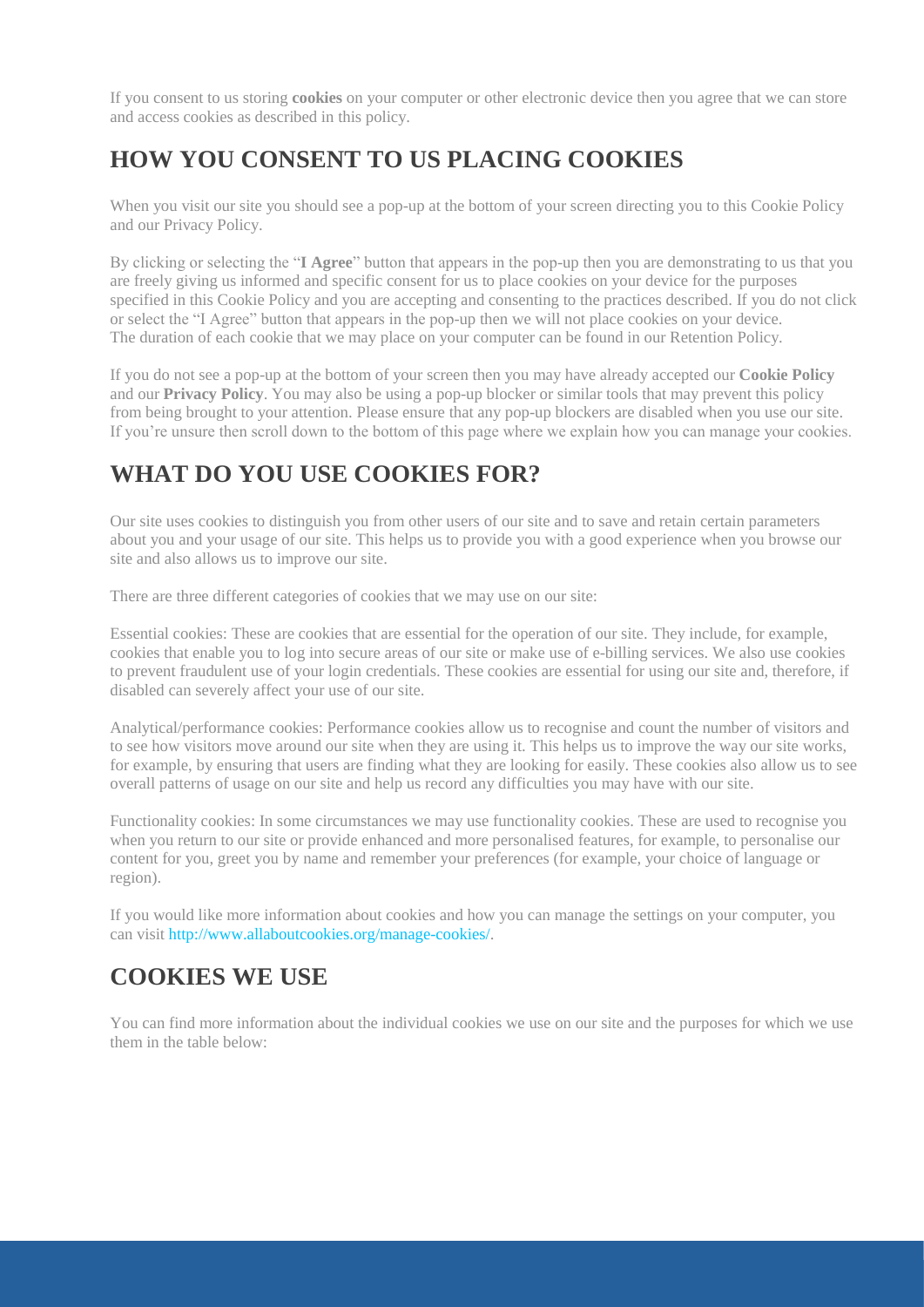| <b>Cookie Name</b> | <b>Purpose and Content</b>                                                                                                                                                                      |
|--------------------|-------------------------------------------------------------------------------------------------------------------------------------------------------------------------------------------------|
| [Example Cookie 1] | Type<br>Analytics/performance cookie<br>Purpose<br>Used to distinguish users and sessions when they connect to our site<br>Content<br>Randomly generated number<br>Provider<br>Google Analytics |
| [Example Cookie 2] | Type<br>Analytics/performance cookie<br>Purpose<br>Used to determine new sessions/visits<br>Content<br>Randomly generated number<br>Provider<br>Lead Forensics                                  |

#### **Providers**

#### • **Google Analytics**

The cookies used by Google Analytics are used to collect information about how you use our site. We use this information to compile reports and to help us improve our site. The cookie collects information in an anonymous form, including the number of visitors to our site, where visitors have come to the site from and the pages that they visited. You can read more about Google's overview of privacy and safeguarding your data at [https://support.google.com/analytics/answer/6004245.](https://support.google.com/analytics/answer/6004245)

#### • **Lead Forensics**

The cookies used by Lead Forensics, are used to inform us about site visitors and where appropriate identify otherwise anonymous users and turn them into actionable leads lawfully in-line with GDPR. You can read more about Lead Forensics, privacy and cookie policy at [https://www.leadforensics.com/privacy-and-cookies/.](https://www.leadforensics.com/privacy-and-cookies/)

#### • **Third Parties**

Please note that third parties (including, for example, web traffic analysis services such as Google Analytics) may also use cookies, over which we have no control.

## **HOW DO I CONTROL COOKIES?**

You can block cookies by activating the setting on your browser that allows you to refuse the setting of all or some cookies. However, if you use your browser settings to block all cookies (including essential cookies) you may not be able to access all or parts of our site. You may also delete any cookies stored on your computer at any time. You can find out more about changing cookie settings on your computer by visiting [http://www.allaboutcookies.org/manage-cookies/.](http://www.allaboutcookies.org/manage-cookies/)

### **HOW LONG IS COOKIE INFORMATION STORED?**

Different cookies may be stored for different periods of time. In many cases these cookies are updated automatically each time you visit our site or may expire and be deleted by your computer automatically. It is